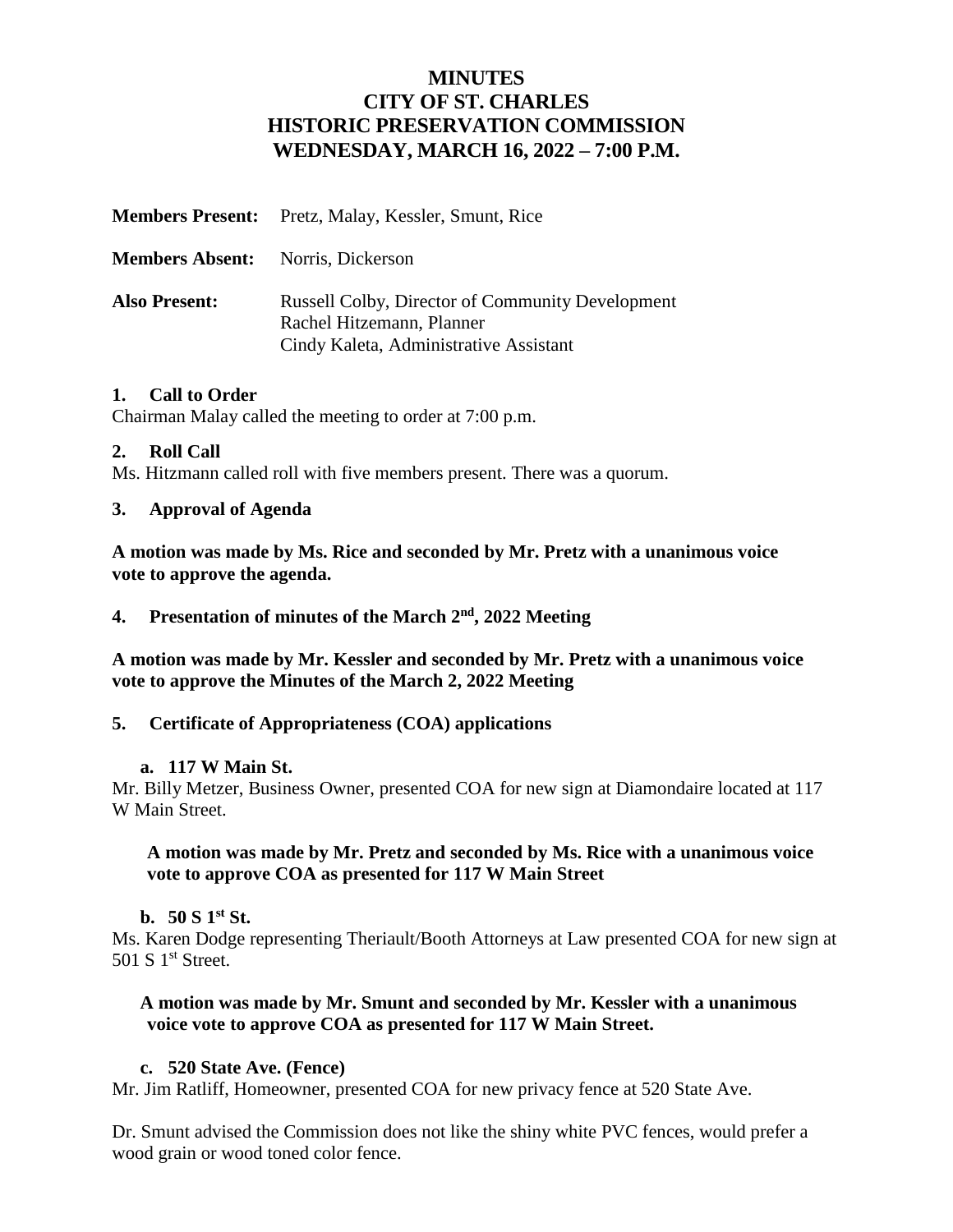**A motion was made by Dr. Smunt to approve COA using a wood grained pvc or wooden fence and seconded by Mr. Pretz with a unanimous voice vote to approve COA as presented for 117 W Main Street.**

### **d. 520 State Ave (Porch)**

Mr. Jim Ratliff, Homeowner, presented COA for new porch at 520 State Ave.

Commission discussed material color and style of porch.

**A motion was made by Dr. Smunt to approve COA as presented on the slides of finished product on home shown and per verbal agreements in discussion and seconded by Mr. Pretz with a unanimous voice vote to approve COA as presented for 117 W Main Street.**

### **6. Grant Applications**

None.

**7. Landmark Applications** 

None.

**8. Preliminary Reviews-** Open forum for questions or presentation of preliminary concepts to the Commission for feedback

# **a. 218 Indiana St.**

Brad Saelens, Project Architect, presented updated concept plan for new build at 218 Indiana Street.

Dr. Smunt reviewed previous meeting discussions on the styling of home for the neighborhood. Commission doesn't believe the style of the building as presented fits the neighborhood.

Commission discussed moving to a more traditional look for the building, giving suggestions of other buildings in the area.

### **9. Other Commission Business**

## **a. Recommendation to Plan Commission regarding Special Use for PUD & PUD Preliminary Plans for River East Lofts**

Mr. Curt Hurst, Developer, discussed his plan for the property, advising the current zoning ordinance on property allowed for redevelopment of 2, 40,000 square foot 50-foot-tall buildings with retail. The Comprehensive Plan for St. Charles encourages the same.

Mr. Hurst presented the proposed development to Commission, explaining different aspects of the building.

Ms. Malay instructed that the Historical Commission is not approving or denying this project, they will make a recommendation to Planning & Development Committee. The Historic Commission will look at the impact on the Historic District, does the building fit in and compliment the neighborhood or does it have a negative impact. At this point the developer is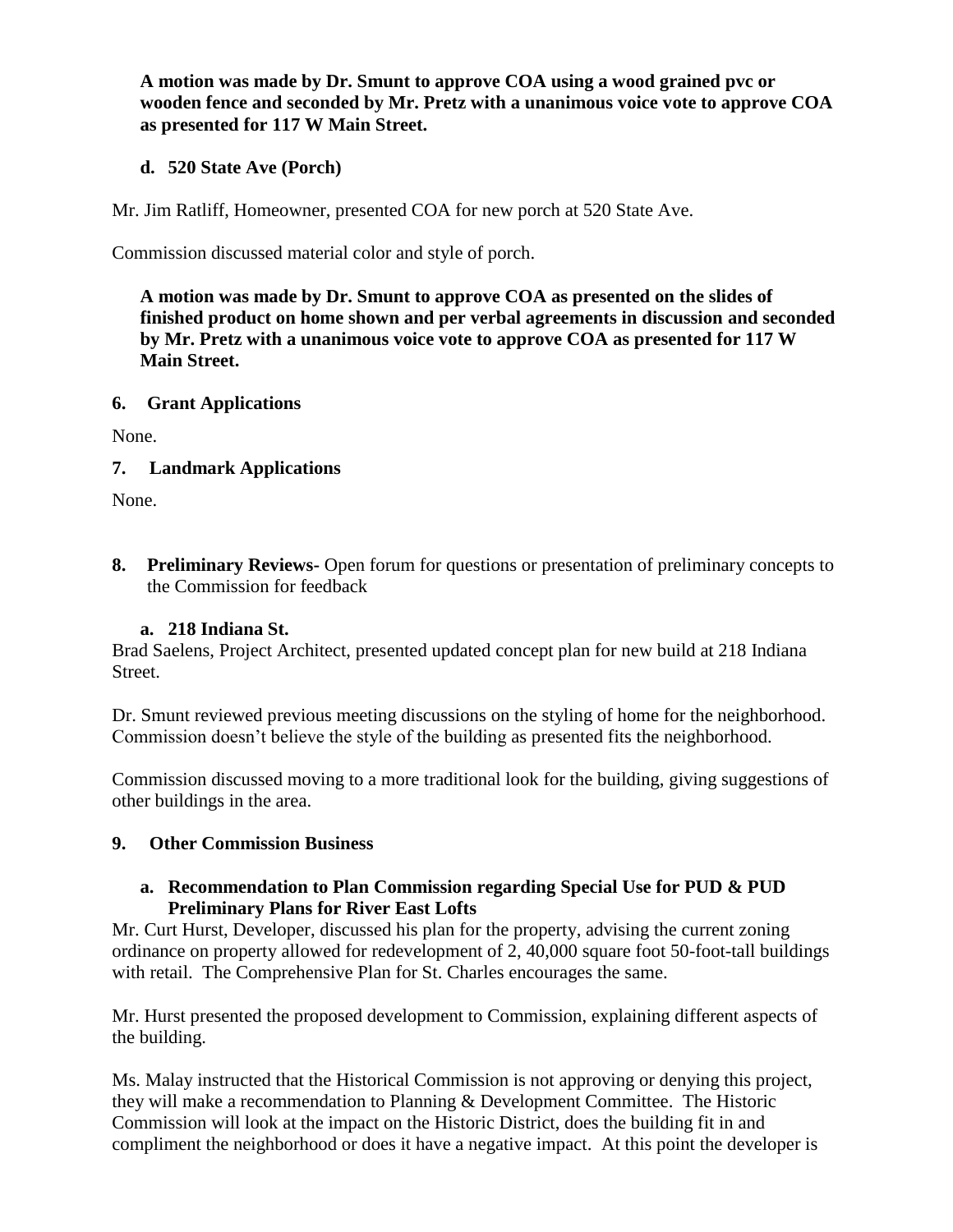able to build two 50-foot-tall buildings without a PUD, they are able to build something with mass which the Commission will consider. With the PUD it gives the City ability to have more regulation on the architecture.

Commission addressed questions to Mr. Curt Hurst and Mr. Conrad Hurst concerning the PUD.

Dr. Smunt asked Mr. Hurst what were the main things they pulled from the Comprehensive Plan to guide them on this site.

Mr. Conrad Hurst responded they took the picture from the Comprehensive Plan for this site, which anticipated a large mixed-use building, maintain the open space experience, gateway elements and pedestrian connectivity. The plan may not have anticipated the opportunity to condense the building into a taller building. Mr. Hurst asked if the Commission thought they had deviated from the plan? Dr. Smunt responded no, the plan shows to vacate Riverside Ave, the proposed development does not vacate Riverside nor effecting the bike trail system. The proposed plan is handling in a different way but the proposed plan is handling in a better way.

Dr. Smunt followed up with question presented by residents of the neighborhood to the immediate east claiming the proposed building will block their view of the Fox River. Asked Mr. Hurst to address.

Mr. Hurst stated the views from the neighborhood are somewhat limited, not saying there are not river views and not saying this building won't impact them. In terms of the PUD we should focus on what the ordinance allows which is a 50-foot-high building and the last 9 feet that the PUD requests. The 9 feet above the 50-foot height is not going to impact anybody in the neighborhoods view. Most of the resident's views are impacted by the current building and trees in the neighborhood.

Mr. Kessler asked about the height concerns being addressed by the setbacks of the building.

Mr. Conrad Hurst responded he felt they did address on the fifth level by pulling back from the street level façade, trying to keep the visibility impact as minimal as they can. The height helps with minimizing the impact on the south side of the building with the step down to the green space where it is adjacent to a residential neighborhood, this is in a Central Business District so they have to take both zoning districts into account when asking if the building fits into the neighborhood.

Mr. Kessler asked, on the plaza area where the section of the street would be vacated, is that intended to be private to the residents of the building?

Mr. Conrad Hurst responded no, it will be open to the public.

Mr. Curt Hurst added, just to clarify to the south end where the artwork, landscaping and gateway monumentation would be publicly owned. Developer would cooperate with the City which wanted to have their influence on that area. North of the area would be privately owned but intended to be used by public.

Mr. Pretz asked if developer would state the three exceptions seeking with the PUD.

Mr. Conrad Hurst responded, 9-foot height ordinance, a gross floor area predicated on doing 1 building instead of 2, a density ordinance which will change the layout of rental units.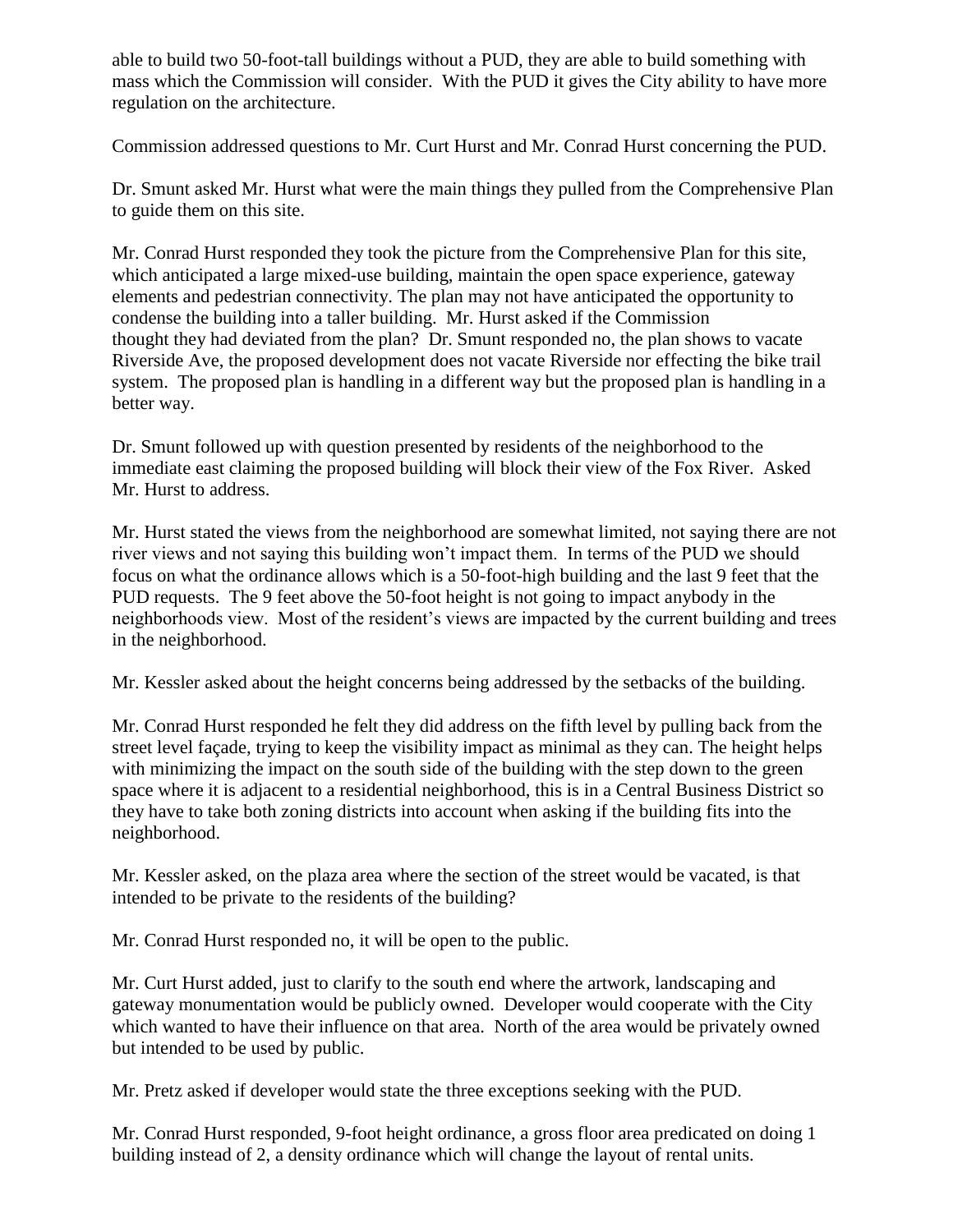Mr. Pretz asked about utilities, HVAC, is that at the lowest level on the ground or on the roof?

Mr. Conrad Hurst responded they will be using V-tech units each unit will be contained inside of the individual apartments.

Mr. Pretz stated the reason he was asking this question is that if they stayed at the 50-foot level and put all of those systems on the roof would you still be able to put those systems up there?

Mr. Conrad Hurst responded yes, the reason they switched to the v-tech units is that the 5<sup>th</sup> level was to be used for the mechanicals, the backwall was solid and would have been unusable space other than for mechanicals. By getting these into the rooms freed up space.

Mr. Pretz added that at the 50-foot level they could have put the mechanicals on top of the building but would have added shielding and by the time they were done it would give the same appearance as a fifth floor.

Mr. Pretz questioned the façade of the building, is it a brick façade or is it panel? Mr. Pretz thought the style appears to be a prairie style building. Would they consider roman brick, which is long and narrow. On the  $4<sup>th</sup>$  and  $5<sup>th</sup>$  floor, the columns have urns, not on all the columns but strategically placed to keep the verticals going up but from the site lines it enhances the columns, is that something you could potentially take a look at?

Mr. Conrad Hurst confirmed it is brick. Inspiration was pulled from the Hotel Baker. Brick supplier identified a newer version of what the Hotel Baker. They are open to looking into the roman brick and urns on the building. Brick samples will be brought to the Planning and Development meeting.

Ms. Rice followed up on the variances, asking for additional information on the gross floor and density variances.

Mr. Conrad Hurst stated their buildings gross floor, as drawn, is just shy of 57,000 square feet. Current zoning ordinances would allow them to build 2 buildings with 40,000 square feet per building, allowing 80,000 square feet on the two parcels they own. They would be required to build two buildings with a party wall so it would look like one building. By combining into one building it allows them to condense into one site allowing them to have more open space. The density ordinance is geared towards the type of unit mix they want to have, it doesn't change the population factor, just the type of units they are renting. More one and two bedroom and less three bedroom units.

Mr. Curt Hurst explained that if doing the math from the land cash donation worksheets, if you have three bedrooms, which they could do 22 of based on the density, multiply by 3.09 you would have 67 residents. If you use the current plan with 43 units of 1 and 2 bedrooms, would be 65 residents.

Ms. Rice followed up stating she does appreciate the open space, the connectivity, the river front area and bike parking is needed downtown, likes how tiered down building toward the residential area. North end is a little harsh

Mr. Conrad Hurst responded in a structural perspective that is the stair core, it goes all the way to the fifth floor which is what is lending to the flatter elevation. Economics are getting difficult after pulling five units from the building to get the teared effect on the south side of building. It would be difficult economically to remove the stair core and tier that northern elevation. There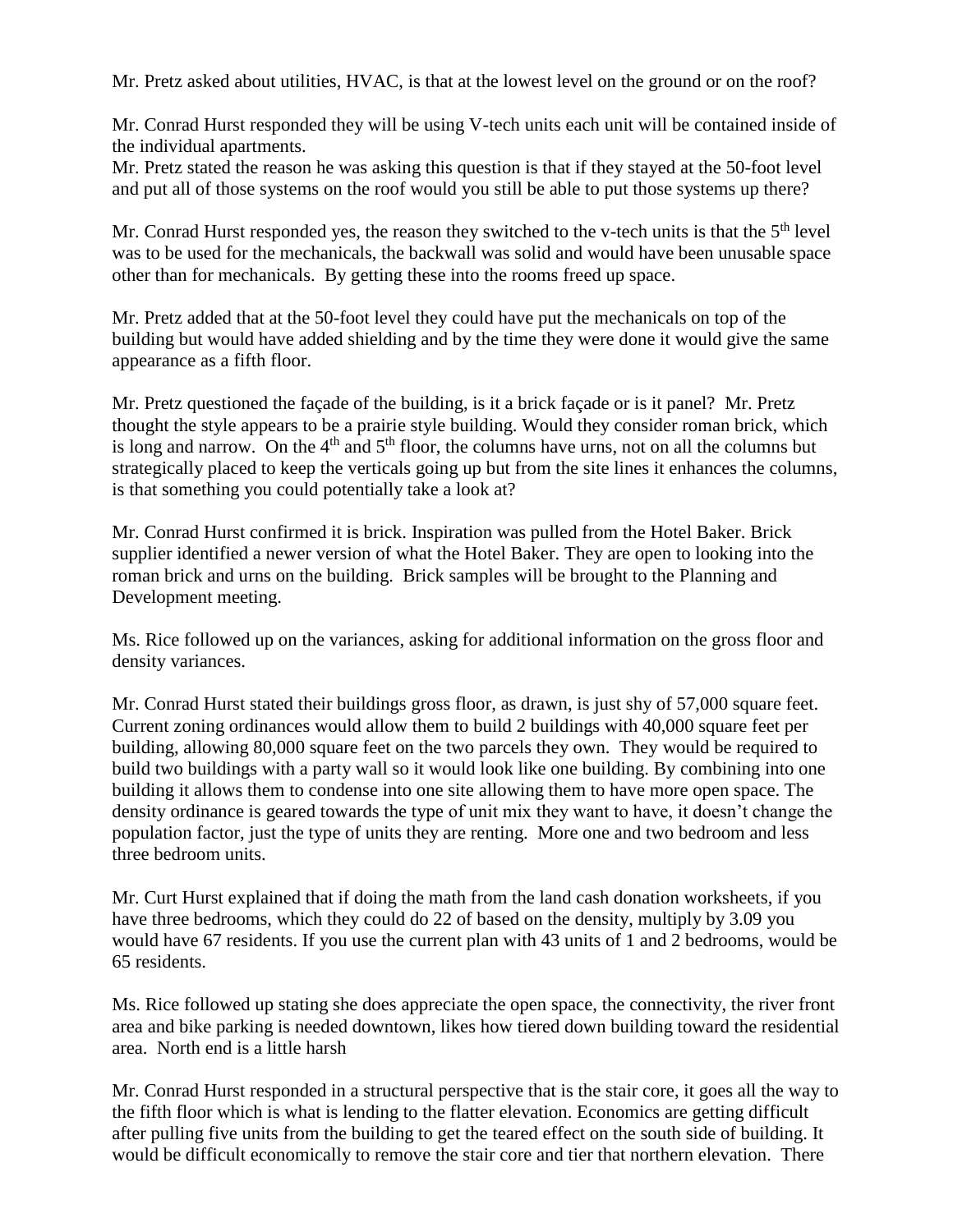will be other architectural details on the north side, added sills to all the windows and awnings. There will also be lighting. Columns will go to the fourth floor.

Ms. Malay asked if developer has met with the property owners around the site? In the end the gross floor area has been backed off by about 20,000 square feet.

Mr. Curt Hurst replied, no, other than at the city meetings.

Mr. Conrad Hurst added they thought the concept review process was a more efficient way to get the feedback from the neighborhood. Public notice went to all residents within 250 feet, allows a meeting to get everyone in one room to get feedback. Start running into issues to create a building as attractive as this one, with as many features, when you just force yourself into the box of the current zoning.

Dr. Smunt asked developer to address parking being a major concern of the neighborhood to the east based on their experience during festivals and parades. They get inundated with visitors from out of town and are concerned this development will have a greater impact. There are also concerns about claims of loss of one space and claims the proposed development will create an additional load for more parking, up to 100 spaces.

Mr. Conrad Hurst responded the initial plan had more parking to which the concern was not enough green space. Parking spaces were pulled to allow for more green space resulting in still within zoning ordinances, they are not requesting a variance for parking but it's in their best interest to maintain parking. Developments like this give the City the resources needed to solve these problems.

Mr. Curt Hurst addressed the tax increment on this building. They are currently paying \$13,000 tax on this property. Working with the tax assessor on what they think the taxes will be on this property after will be about \$5,500 per unit or over \$200,000 for the building resulting in new revenue for the city in which they can use to address parking.

Dr. Smunt continued asking that all the parking for residents will be on the property.

Mr. Conrad Hurst responded that yes that is their intention and they are in the zoning ordinance.

Mr. Pretz asked if there is parking inside the building.

Mr. Curt Hurst advised that yes, there is parking inside the building. They are finalizing the count but there will be 24 plus or minus on the inside. Once they finalize the structural items they will have a better count. Parking outside currently has 12 spaces, they have increased it to 24 spaces. There was originally more but it was cut back to allow for more green space.

Mr. Russell Colby, St. Charles Director of Community Development, noted that the project is located in Downtown Special Service area and it qualifies for parking exemption. As long as there is parking within a certain distance additional parking does not need to be provided in order to meet the code requirements. It is required that where there is existing parking it not be eliminated. On this site there is 30 something spaces in the parking lot that will be part of the building site, also spaces along 2<sup>nd</sup> Ave. that are currently public spaces. What is being proposed is there will be a reduction in the number of spaces in the private parking lot but an increase in the number of street spaces along  $2<sup>nd</sup>$  Ave. With the street vacation that's been requested those spaces will be privately owned spaces. Total spaces will be equal to the number of spaces that were there previously. Complies with the parking exemption standards.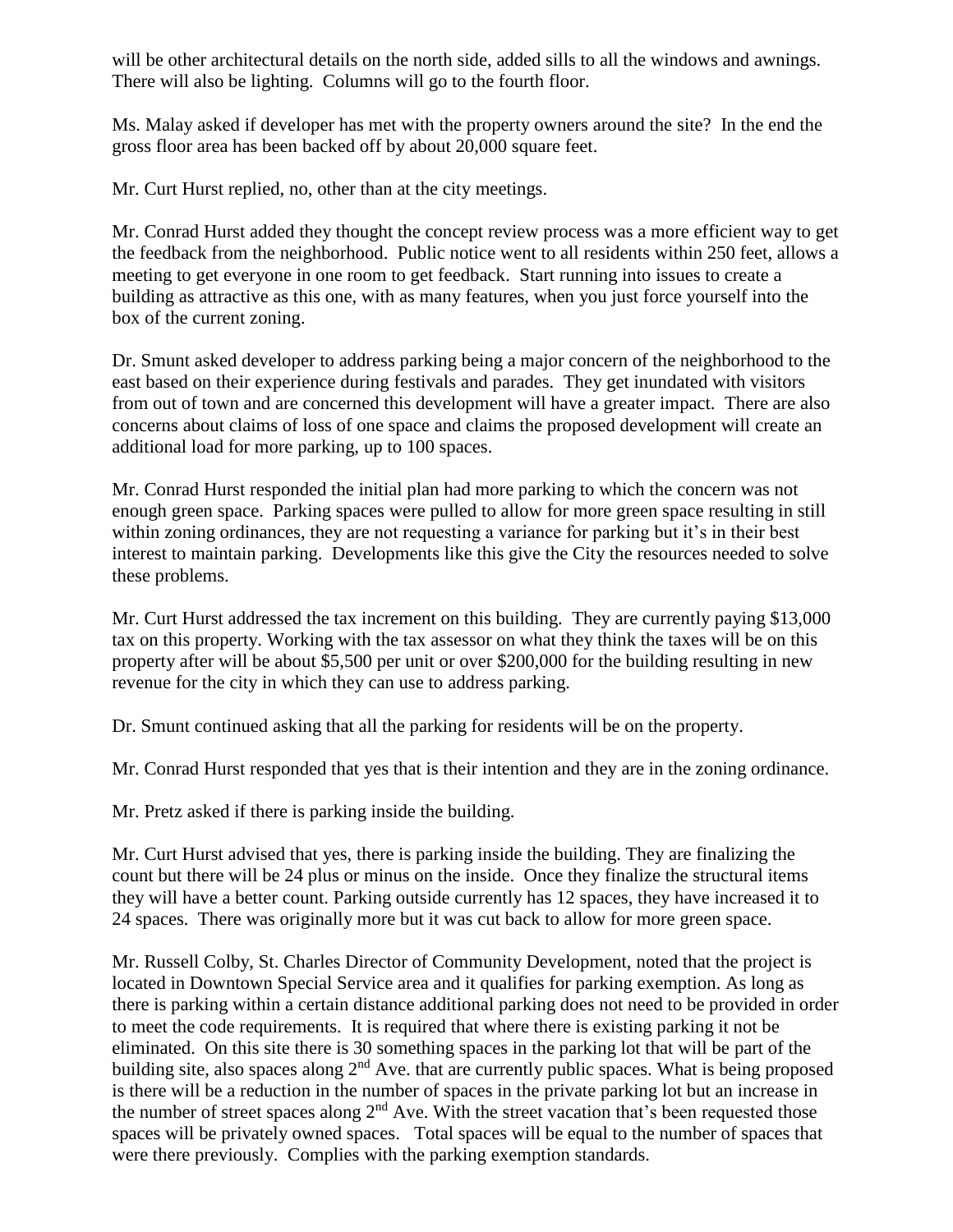Mr. Pretz spoke on the improved style of the most recent submission for the new building. Mr. Pretz stated he thought the prairie style has a better blend with the area.

Mr. Pretz would prefer to stay at the 50-foot height but stated the stepped approach the recessed fifth floor is an improvement. Prefers to look at a finished  $5<sup>th</sup>$  floor than utilities. Mr. Pretz gave the Mr. Hurst a picture of building.

Street traffic and parking as relates to neighborhood, questioned if possibly making Indiana a one-way street could alleviate traffic and open up parking.

Mr. Kessler agreed design has improved. In the Comprehensive Plan looked like a parking garage was shown where Polly Anny currently sits. Is parking garage a possibility by PollyAnna?

Mr. Hurst advised they own the lot to the north of PollyAnna and has been in discussion with the City of St. Charles and a

Mr. Colby discussed the property current zoning CBD-1 and what could be built. Total square footage is 21,000. On each parcel could construct 40,000 square feet for a total of 80,000. Building height currently allowed is 50 feet, calculated from different frontages. What is being proposed 59 feet 7 inches measured from the higher side of the property. Commercial use can be part of the overall square footage. Limitations placed

Dr. Smunt reviewed the 2013 Comprehensive Plan prior to meeting. Looked at the goals of the Comprehensive Plan. Buffer on the south side, orientation of building is the stair stepping towards the south side gateway entrance which handles the key gateway issue, following guidelines in the Comprehensive Plan. Parking off street and on 2nd Ave. more needs to be done on parking for the neighborhood to the east. Site is considered a catalyst site in the Comprehensive Plan and should include gateway feature such as gathering space, this plan does accommodate. If this was residential zoning, we would have a different dialog as zoning is completely different. The proposal falls well into the intent of the Comprehensive Plan and I support it. No designated landmarks directly to the east.

Ms. Rice stated development of the site is inevitable. Appreciate it will be a gateway to the downtown area. It is quite different than what is there today. According to the Comprehensive Plan and what the city will allow the site will be developed.

Ms. Malay stated the new plan is much improved. The buildings owned to the north is a good example of the prairie era. I understand where the neighbors are coming from, it will be a big change, but as stated, it is zoned for this use and matches the comprehensive plan. I agree we need to look at parking. With the fact that we could have two structures that are 50 feet tall versus one that is tiered back.

Mr. Greg Taylor, Resident, asked the Historic Commission to recommend denial of the project due to the adverse effects this project will have on property values within the Central Historic District. Municipal code 1732 states one of the five purposes is to protect and increase the value of property within the Historic areas within the city of St. Charles. The River East project will have the opposite effect of protecting and increasing property values in the Central Historic District. The additional load of parking associated with a 43-unit building will make an already difficult parking situation, dreadful. Currently whenever there is an event downtown our neighborhood lots are filled. Where are all the cars associated with a 43-unit apartment building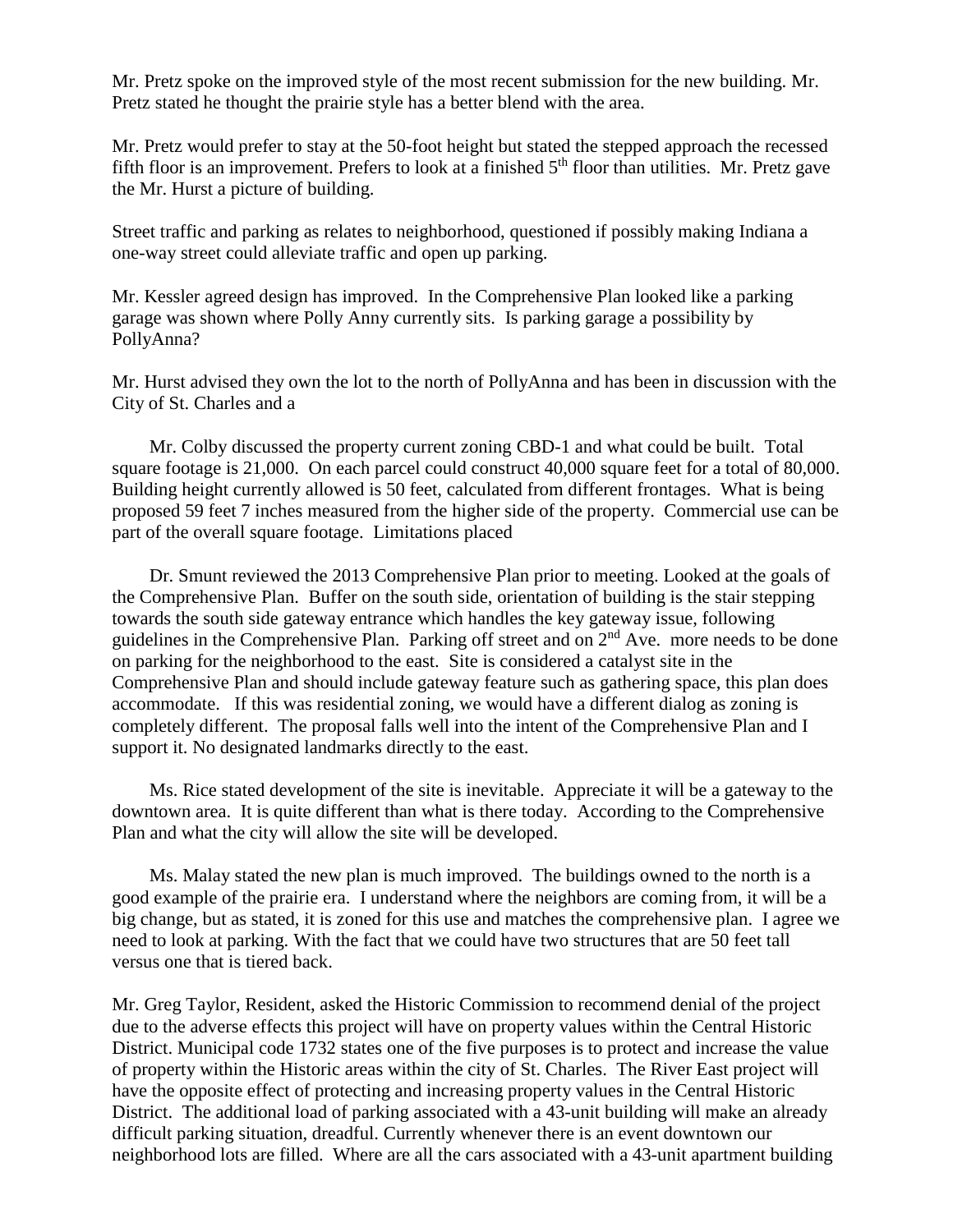going to find parking. If this proposed building was not in CB1 zoning the development the required parking spaces would need between 105 and 135 parking spaces. This project provides negative 1 to the current inventory of parking spaces. Current parking spaces are being used now, every weekend.

What is not mentioned in the application, redevelopment of the site could vary based on the cities ability to address transportation , page 91 paragraph Q. Parking is included in transportation. The city should continue to provide parking and carefully monitor the demand to ensure current and future needs are met before it's developed, page 89 of Comprehensive Plan. Project will result large flow of traffic into our streets seeking parking which will negatively affect our property values.

Size of the River East Lofts will dwarf the nearby homes to the east. I found a shadow study on the website; the proposed building casts a shadow so large you don't see where it ends. The study was done on July 20 at 9:00 a.m. when the sun is highest in the sky. Mr. Taylor shared a picture with the Commission of the westward view from his home. The westward view from his dining room will be 100% void of sky and just a brick wall.

Massive scale, the shadows cast by this building, the view of a brick wall for many of the property owners, will erode property values. The reduced ability to enter and leave giving away property to private developer will inconvenience many residents.

Ms. Martha Gass, Resident, read letter submitted to the Historic Commission.

Thank you for taking the time to read why the River East Lofts will negatively affect our historic neighborhood.

I ask that you recommend to the City Council denial of a Certificate of Appropriateness.

Chapter 8 of our Comprehensive Plan discusses the downtown area. One of the downtown subarea goals is "Preservation and enhancement of the Downtown's historic architectural character." Some of the subarea objectives are: "Provide a high level of physical and visual access to the Fox River from all portions of Downtown", and "Require new development to meet high standards of site and building design that are compatible with the historic character". It also specifically addresses Image & Character. "Downtown is made up of several blocks of varying types of development forms and uses. Within these blocks, however, there is a clear hierarchy of "corridors" that provide the most character-defining experience. The value of traditional downtowns like St Charles' are most often derived from their intimate scale and focus on the pedestrian." The River East Lofts does not meet these goals or objectives. It does not preserve or enhance downtown's historic architectural character – it's located adjacent to an old neighborhood with houses over 100 years old and presents as a monolithic structure not at all compatible with the neighborhood. The scale is far from intimate. And instead of providing a high level of physical and visual access to the Fox River, it will prevent views of the river from east Illinois Ave and from the neighborhoods to its east, and instead present these areas with a view of brick.

It continues regarding the Historic District. "The City of St. Charles has adopted Historic Preservation Ordinances to foster awareness of the City's rich history including its historic sites and buildings. The City's Historic Preservation Commission is responsible for ensuring modifications and renovations, along with new development and construction, are consistent with the standards established for the historic district. The City's history is important in maintaining its cultural fabric and identity. This value is recognized by the City's residents and the City should ensure that this rich and unique history is not lost but rather complemented and enhanced with new downtown investment and development."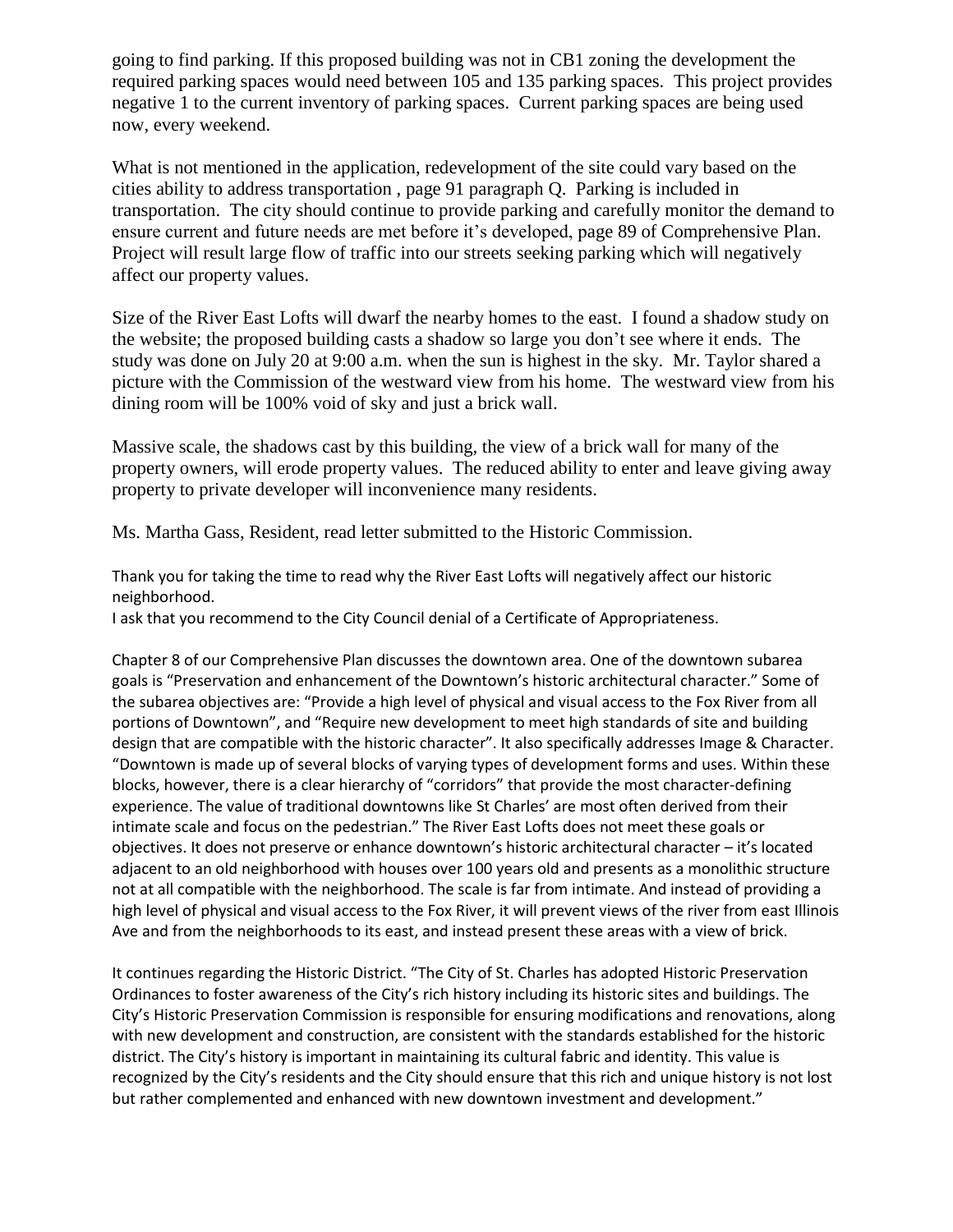This Commission is charged with "preserving the distinctive historic architectural areas and structures that are significant to the City's history."

The project does not meet the General Architectural and Aesthetic Guidelines in that it is NOT "compatible with surrounding structures" in the Height and Scale criteria for the certificate. Nor does it meet the criteria for New Structures: "New structures in an historic district shall be compatible with, but need not be the same as, the architectural styles and general designs and layouts of the surrounding structures."

Height – The building is not compatible with surrounding structures. It towers over them by more than three stories. One building immediately east is two stories, but the other buildings immediately east are 1.5 stories, as are most of the buildings in the adjacent blocks.

Scale – The building is not compatible with the surrounding structures. Its mass at more than 57,750sf is more than 20 times the 2852 sf of the very largest building nearest it. The other buildings nearby range from 1760 to 1828sf. It dwarfs all neighboring properties. In fact, River East Lofts are *4.8 times larger than the combined 12,033sf of the entire building stock in the block east of the Chamber building.* The renderings do not provide a good perspective for how out of scale it is with the neighborhood. The first two renderings are from points high over the trees, thus hiding the scale. The third rendering obscures the view of my block with trees and does not show the Indiana/Ohio block. The fourth and fifth do not address it. I asked Rachel Hitzemann this on March 11/14: " Would you request a simulated view of what a person would see while standing in the middle of 2nd Ave at Riverside Ave looking northerly up the middle of 2nd Ave that includes the current housing stock on the easterly side of the view and the entirety of the building on the westerly side of that view, and include the large silver maple tree that is in the easterly parkway between Indiana and Illinois Ave.?" Perhaps this view will have been provided us by the time of the meeting on March 16.

The River East Lofts are grossly not compatible to their surroundings in the Central Historic District. They would be more compatible if they were scaled back to two to three stories, and tapered on the south end. But as the project is proposed, it should be denied a Certificate of Appropriateness.

Ms. Gass discussed current zoning that would allow two forty-foot buildings on the two lots. The density is based on the square footage of the buildings, not the entire square footage of the buildings. Current zoning the footprint of that space is 21,400 square feet. The two buildings zoning would allow 21 dwelling units limit split between the 2 buildings, 10 units in one and 11 in the other. Ten 4,000 square foot units.

PUD application lists height at 50 feet 9 inches. The zero point on the northeast corner of the lot. Bring this up because the Chronicle did state they had scaled down the height of the building but they have not. Nine feet is significant to the people east of the building.

Ms. Gass submitted a shadow study she had done on March 12 to the city. The shadow study submitted by developer does not show the full impact throughout the year.

Mr. Jim Ratliff, Resident, spoke to say he likes every aspect of the proposal and feels it is a well thought out project. He and his wife hopes it will be approved by the city and feels it will be a and will increase property values of anything near the project.

Mr. Al Watts, Preservation Partners of the Fox Valley asked if the current building will be demolished?

Mr. Curt Hurst responded that yes, it will be demolished.